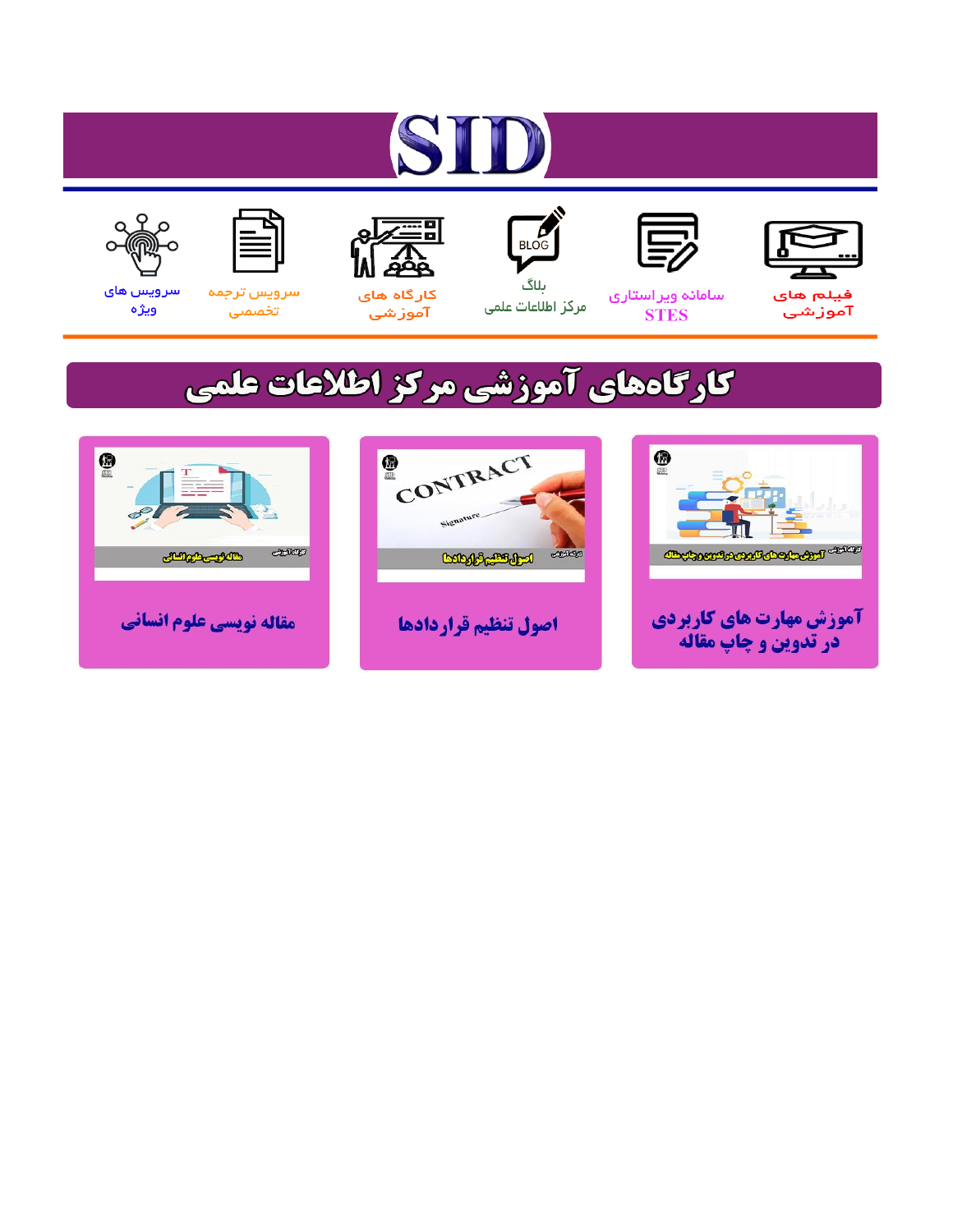## **Sedative-Hypnotic Activity of Extracts and Essential Oil of** *Coriander* **Seeds**

M. Emamghoreishi, G. Heidari-Hamedani

#### **Abstract**

**Background:** *Coriandrum sativum* L. has been recommended for relief of insomnia in Iranian traditional medicine. However, no pharmacological studies have yet evaluated its sedative effects. The aim of this study was to determine if extracts and essential oil of coriander seeds have sedative-hypnotic activity.

**Methods:** The aqueous or hydro-alcoholic extracts or essential oil of coriander seeds (100, 200, 400 and 600 mg/kg) were intraperitoneally administered to male albino mice, 30 minutes before pentobarbital injection (40 mg/kg). Latency to sleep and sleep duration were recorded.

**Results:** Aqueous extract prolonged pentobarbital-induced sleeping time at 200, 400 and 600 mg/kg. Hydro-alcoholic extract at doses of 400 and 600 mg/kg increased pentobarbitalinduced sleeping time compared to saline-treated group. The essential oil increased pentobarbital-induced sleeping time only at 600 mg/kg.

**Conclusion:** The extracts and essential oil of coriander seeds possess sedative-hypnotic activity. However, it is strongly suggested that the major active component(s) responsible for the hypnotic effect is mainly present in the aqueous extract.

**Iran J Med Sci 2006; 31(1): 22-27.** 

**Keywords** ● *Coriandrum sativum* ● sedative ● hypnotic ● extract ● essential oil ● pentobarbital

#### **Introduction**

*oriandrum sativum* L. (coriander) is an annual herb belonging to the Apiaceae (Umbellifera) family.<sup>1</sup> It is native to Mediterranean regions, and currently cultivated in many countries.<sup>1</sup> Different parts of the plant, including the fruits and the green herbs, are used for medicinal purposes such as dyspeptic complaints and loss of appetite.<sup>1</sup> Pharmacological studies in animals have shown that coriander has anti-diabetic, $2,3$  hypolipidemic, $4,5$  and anti-cancer effects. $6$ *C*

Coriander leaves are used extensively in Iranian cookings, and coriander fruits are used as a spice, an essential ingredient in curry powder. The juice of fresh leaves and the tea of powdered fruits of coriander are recommended for relief of anxiety and insomnia in Iranian traditional medicine. Similar uses of coriander, i.e. as a sedative or for relief of nervousness, have also been indicated in other folk medicine.

Department of Pharmacology, and Psychiatry Research Center, Shiraz University of Medical Sciences, Shiraz, Iran.

#### **Correspondence**

Masoumeh Emamghoreishi PhD, Department of Pharmacology School of Medicine Shiraz University of Medical Sciences, Shiraz, Iran. **Tel/Fax:** +98 711 2307591 **E-mail:** [emamm@sums.ac.ir](mailto:emamm@sums.ac.ir)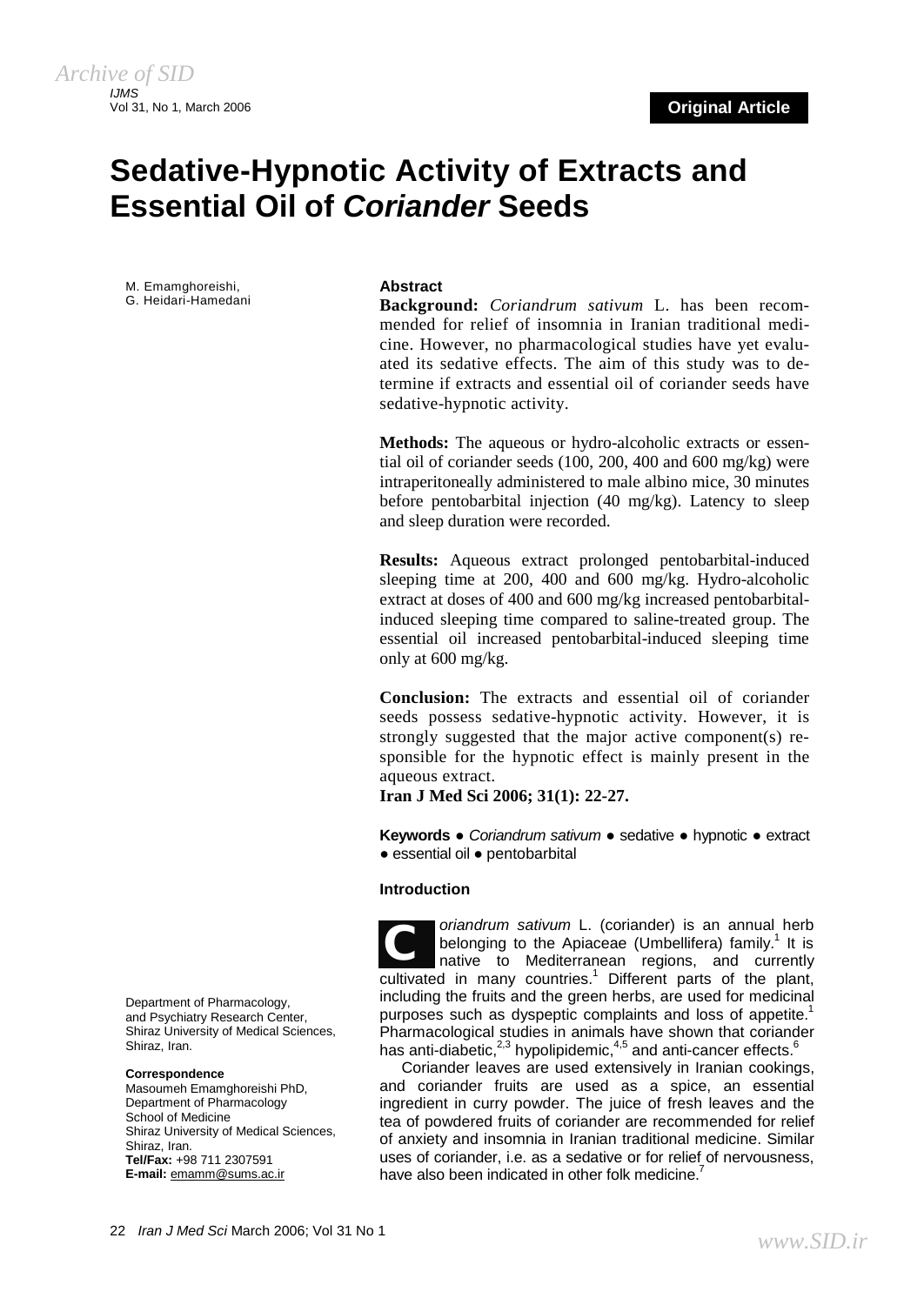Sedative-hypnotic activity of coriander seeds

However, its central depressant effects have not been evaluated in scientific studies. We have recently demonstrated that the aqueous extract of coriander seeds decreased general locomotor activity in mice.<sup>8</sup> A decrease in spontaneous activity indicates that coriander seeds may have a sedative effect.<sup>8</sup> Therefore, the aim of this study was to evaluate the sedative-hypnotic activity of aqueous and hydro-alcoholic extracts and essential oil of coriander seed using prolonging pentobarbitalinduced sleeping time as an index of sedativehypnotic activity.

#### **Material and Methods**

#### *Plant Material*

Dried coriander seeds were purchased from an herbal store in Shiraz, Iran. The identity of the seeds was confirmed and for future reference a voucher specimen (#10002) was deposited at the herbarium of the Department of Biology, College of Science of Shiraz University, Shiraz, Iran.

#### *Preparation of Aqueous Extract*

Dried coriander seeds were ground to a fine powder, of which 100 grams were added to 500 ml distilled water. After 24 hrs maceration at room temperature, the mixture was heated for 30 min over the vapor of the water bath, and then allowed to infuse at ambient temperature for 15 min. The extract was filtered, concentrated by heating over the water bath and dried under vacuum, $3$  with the yield of 5.9% (w/w).

#### *Preparation of hydroalcoholic extract*

The hydroalcoholic extract was prepared by percolating 100g of powdered coriander seeds with ethanol (70% v/v in water). It was then concentrated by evaporating over the water bath, and dried under vacuum. The yield was 9.8% (w/w).

#### *Preparation of essential oil*

The essential oil (0.6% w/w) was obtained from 100 g of powdered coriander seeds by water-distillation during four hrs, using a Clevenger-type apparatus.<sup>9,10</sup>

#### *Animals*

Male albino mice (Animal house, Shiraz University of Medical Sciences, Shiraz, Iran) were housed in standard cages (5 mice/cage) in a temperature (22±1ºC), humidity (40- 60%), and light period (07.00-19.00 hr) controlled environment. They had free access to water and food pellets. Experiments were performed in conformity with the university

research council guidelines for conducting animal studies. Total of 126 mice were assigned to 18 groups used in three experiments performed in this study. In each experiment, groups of seven mice were randomly assigned to six different treatment groups and tested in a counterbalanced order between 8:00 to 14:00.

#### *Chemicals*

Diazepam hydrochloride (10 mg/2ml; Darou Pakhsh, Tehran, Iran), used as a reference drug, diluted with saline to 3 mg/10ml before use, and administered intraperitoneally (ip) in a volume of 10 ml/kg, (3 mg/kg). Sodium pentobarbital (Sigma, UK) dissolved in saline and used accordingly.

Different concentrations of aqueous and hydroalcoholic extracts of coriander seeds were prepared by serial dilution from a stock solution (600mg/10ml) of extracts in saline, and administered ip in a volume of 0.1 ml per 10 g body weight . Different concentrations of essential oil were also prepared by serial dilution from a stock solution of 300 mg/ml in olive oil, and administered ip in a volume of 0.02 ml per 10g body weight. All solutions were freshly prepared on the test days.

#### *Prolongation of pentobarbital-induced sleeping time*

Mice were given a single ip dose of essential oil, aqueous or hydro-alcoholic extract of coriander seeds (100-600 mg/kg). The control animals received the vehicles of essential oil (olive oil) or of the extracts (saline). These treatments were carried out 30 min before challenging the animal with ip injection of pentobarbital (40 mg/kg). The latency of the loss of the righting reflex and the total sleeping time (the time between the loss and the recovery of the righting reflex) were determined for each mouse as stated previously.<sup>11</sup> The mouse was considered as being awake if it could right itself (return to upright position). Once a mouse righted itself, it was placed on its back once more and allowed to right a second time for confirmation.

#### *Statistical analyses*

All values were expressed as mean±SEM. The differences in mean of latency time to sleep and sleep duration among different treated groups were statistically analyzed by one-way ANOVA followed by Dunnett *t* test. Linear regression analysis was used to determine the dose dependency of the observed effects and *P*<0.05 was considered as statistically significant.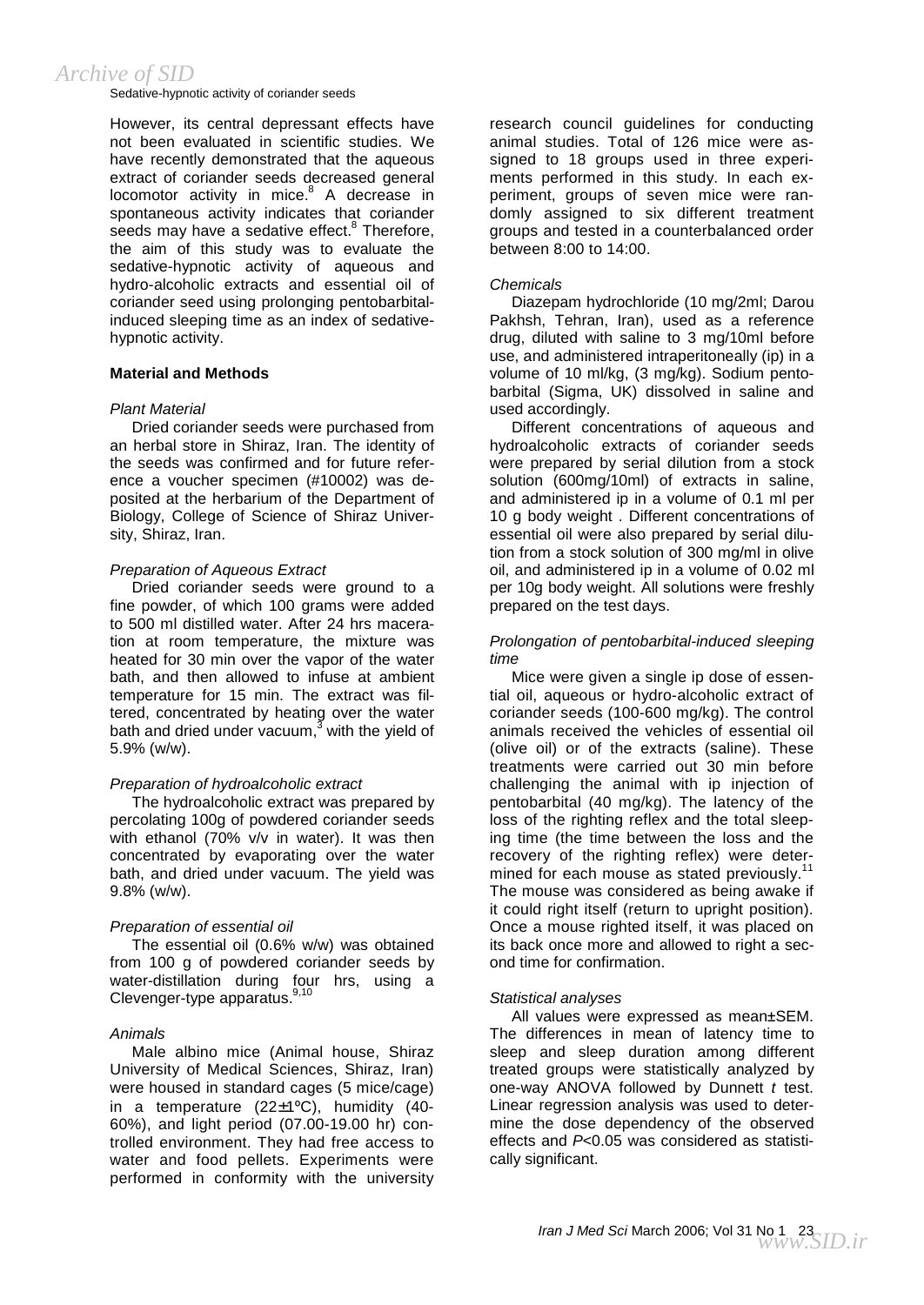M. Emamghoreishi, G. Heidari-Hamedani

#### **Results**

#### *Effect of Aqueous extract of coriander seeds on pentobarbital-induced sleeping time*

Aqueous extract of coriander seeds produced dose-dependent increase in pentobarbital-induced sleeping time (slope=0.26±0.03, *p*<0.001). The aqueous extract significantly increased sleep duration by 127%, 175% and 213% at doses of 200, 400 and 600 mg/kg, respectively as compared to saline-treated group (Fig 1B, p<0.001). Aqueous extract of coriander seeds also decreased latency time at doses of 400 and 600 mg/kg by 17% and 20%, respectively as compared to their control group, (Fig 1A, *p*<0.01). Diazepam significantly increased sleep duration (236%) and decreased latency time (46%), compared to saline-treated group (Figs.1A, B).



**Fig 1:** Effect of different doses of aqueous extract of coriander seeds (A100-A600, ip), diazepam (DZ, 3 mg/kg, ip) and saline on pentobarbital-induced sleeping time. Bars represent mean±SEM of latency to sleep (A) and sleep duration (B) of 7 mice in each group.

\* p<0.01, \*\* *p*<0.001 compared to saline group.

#### *Effect of hydro-alcoholic extract of coriander seeds on pentobarbital-induced sleeping time*

Hydro-alcoholic extract of coriander seeds led to a dose-dependent increase in pentobarbital-induced sleeping time (slope= 0.21±0.04) (*p*<0.001) The extract significantly increased sleep duration by 95% and 189% at doses of 400 and 600 mg/kg, respectively, compared to saline-treated group (Fig 2B). Hydro-alcoholic extract of coriander seeds, at all doses used in this study caused no significant changes in latency time, relative to saline group (Fig. 2A). Diazepam significantly increased sleep duration by 246% and decreased latency time by 60%, compared to saline-treated group (Fig. 2A, B).



**Fig 2:** Effect of different doses of hydro-alcoholic extract of coriander seeds (H100-H600, ip), diazepam (DZ, 3 mg/kg, ip) and saline on pentobarbital-induced sleeping time. Bars represent mean  $\pm$  SEM of latency to sleep (A) and sleep duration (B) of 7 mice in each group.  $p$  p<0.05,  $*$   $p$  p<0.001 compared to saline group

#### *Effect of essential oil of coriander seeds on pentobarbital-induced sleep duration*

Essential oil of coriander seeds increased sleep duration (*P*<0.01) in a dose dependent manner (slope= 0.17±0.05). However, the effect of essential oil on sleep duration only became significant at dose of 600 mg/kg (155%), compared to vehicle-treated group (Fig 3B). No significant changes were observed in latency time, following administration of essential oil of coriander seeds, compared to vehicle group at all doses used in this study (Fig 3A). No significant differences were found between saline and olive oil-treated groups in latency and sleep duration. Diazepam significantly increased sleep duration and decreased latency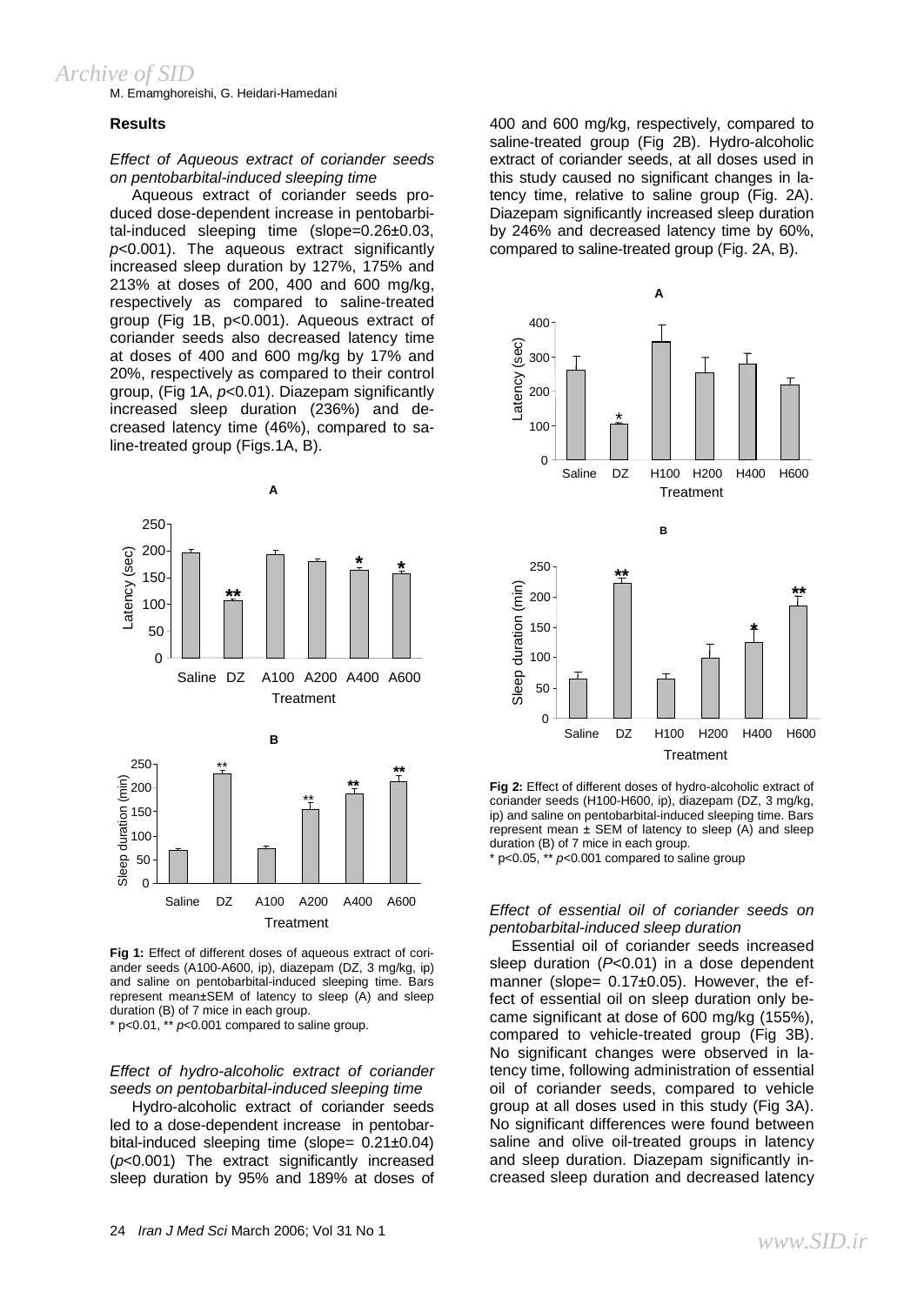Sedative-hypnotic activity of coriander seeds

time by 371% and 49%, respectively, compared to saline treated group (Fig 3A, B).



**Fig 3:** Effect of different doses of essential oil of coriander seeds (E200-E600, ip), diazepam (DZ, 3 mg/kg, ip) and saline on pentobarbital-induced sleeping time. Bars represent mean±SEM of latency to sleep (A) and sleep duration (B) of 7 mice in each group.

p<0.01, compared to oil-treated group

\*\* *p*<0.001, compared to saline group

#### **Discussion**

We have recently shown that the aqueous extract of coriander seed decreased general locomotor activity and neuromuscular coordination, $^8$  suggestive of central depressant effects of coriander. The present study, therefore, was undertaken to determine if coriander has sedative-hypnotic activity. The extracts and essential oil of coriander seeds enhanced the hypnotic effect of sodium pentobarbital, further confirming that it had sedative-hypnotic effects as claimed for this plant in traditional medicine.

Pentobarbital is a short-to-intermediate acting barbiturate that exerts its pharmacological effect on the central nervous system by enhancing inhibition of GABA-mediated neurotransmission.<sup>12</sup> Therefore, the potentiation of pentobarbitalinduced sleeping time was used to evaluate the possible sedative-hypnotic effects of essential oil and extracts of coriander seeds. Test compounds that prolong pentobarbital-induced sleeping time are considered as sedative agents.

In agreement with the previously published reports, diazepam produced sedation at 3 mg/kg.<sup>13,14</sup> Aqueous extract of coriander seeds produced a substantial dose-related sedativehypnotic effects. Its aqueous extract potentated the pentobarbital-induced sleep by decreasing the induction time and prolonging the sleep duration, which were considered to be the two aspects of a sedative effect. High dose of the aqueous extract (600 mg/kg) and diazepam were comparable in increasing hypnotic effect by 213% and 236%, respectively. However, the effect of the aqueous extract on sleep induction time was lower (20%) than that of diazepam (46%).

It is well known that benzodiazepines have anxiolytic effect at low doses and possess sedative-hypnotic effects at higher doses.<sup>12</sup> Aqueous extract of coriander seed at 100 mg/kg has been shown to have anxiolytic effect in mice.<sup>8</sup> This, together with our current observation of sedative effect of the aqueous extract of coriander at doses higher than 100mg/kg, suggest that phamacologic profile of coriander seed might resemble that of benzodiazepine receptor agonists such as diazepam.

Hydro-alcoholic extract of coriander seeds showed dose-dependent sedative activity, but lower doses of the extract (100 and 200 mg/kg) had no significant sedative-hypnotic effects. The essential oil of coriander seeds exhibited sedative-hypnotic effect only at highest doses (600 mg/kg) used in this study which was almost half of that observed with diazepam at 3 mg/kg. Neither hydro-alcoholic extract nor essential oil of coriander had any significant effect on sleep- induction time.

The results of this study is indicating that the sedative-hypnotic effect of aqueous extract of coriander seed started at a lower dose (200 mg/kg) than of its hydro-alcoholic extract (400 mg/kg) or essential oil (600 mg/kg). In addition, the highest dose of the aqueous extract, examined in this study, caused a greater increase (213%) in sleep duration compared to those of its hydro-alcoholic extract (189%) or essential oil (155%). It is also important to mention that only the aqueous extract could decrease the sleep induction time. These results strongly suggest that the phytoconstituent responsible for sedativehypnotic effect of coriander seeds is present in the aqueous extract in high concentrations. Therefore, future studies for isolating the active components of coriander seeds should be focused on this extract.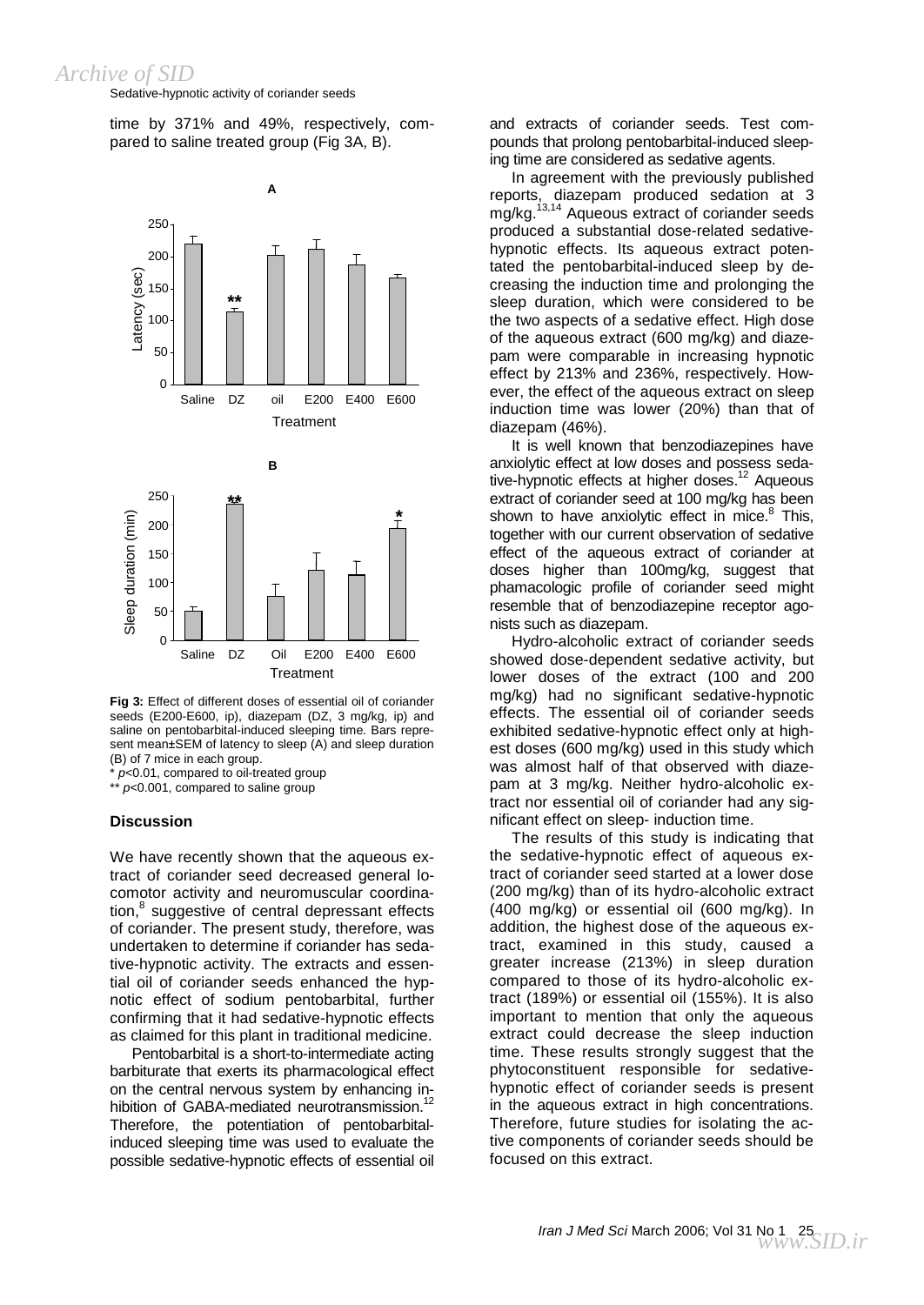M. Emamghoreishi, G. Heidari-Hamedani

The aqueous extract of coriander seeds contains predominantly hydrosoluble substances. In addition, a decrease in the polarity of extracting solvent from water to 70% ethanol or extraction of volatile oils decreased its sedative effect. Taken together, it is suggested that the phytoconstituents accountable for its sedative activity are hydrosoluble.

In the present study, the route of administration of extracts or essential oil of coriander seeds were ip which was different from its traditional oral route in human. Since the route of administration may affect the pharmacokinetics of the active components, the therapeutic doses and the extent of sedative effects of coriander preparations obtained here can not be extrapolated to human. Nevertheless, these results support the traditional use of coriander as a sedative-hypnotic medicine.

The active sedative constituents of coriander seeds are unknown. Further studies are needed to isolate and identify these active components. Nevertheless, several compounds, such as flavonoids, quercitin and isoquercitrin, found in the coriander seeds may account for such sedative activity. Quercitin has been shown to have sedative effect, $15$  and isoquercitin glycosides isolated from *Albizzia Julibrissin* prolongs the sleep time of pentobarbital in mice.<sup>16</sup> In addition, many traditionally herbal medicines used as sedativehypnotic agents like *Passiflora coerulea* or *Matricaria chamomilla* contain flavonoids such as chrycin and apigenin which have depressant effects on the central nervous system.<sup>17,18</sup>

Linalool, the main monoterpenoids of coriander seeds, $<sup>1</sup>$  may also have sedative activity.</sup> Linalool is shown to have sedative and anticonvulsant activity in animal studies,<sup>19</sup> and anxiolytic and sedative activity in human studies.<sup>20</sup> In addition, some traditional herbs used as hypnotics, such as lavender contain linalool.<sup>1</sup> Other monoterpenoids such as limonene and myrcene, present in coriander seeds, $1$  are shown to possess sedative and muscle relaxant effects in  $mice.<sup>21,22</sup>$  These compounds may also be considered as other candidates for the observed effects of coriander seeds.

The mechanism by which coriander exerts its effects has to be addressed in future studies. Compounds that acting through GABA<sub>A</sub>-chloride ion channel complex prolongs pentobarbitalinduced sleep duration, therefore, an involvement of GABAergic system may be suggested. Future studies using flumazenil, a benzodiazepine receptor antagonist, will address this possibility.

#### **Conclusion**

The extracts and the essential oil of coriander seeds produce central nervous depression. However, the aqueous extract of coriander seeds has much profound effects than of its hydroalcoholic extract or essential oil. The results of this study support the use of coriander seeds as a sedative, as claimed in traditional medicine.

#### **Acknowledgements**

*The authors would like to thank Dr. A.R. Khosravi from School of Science of Shiraz University, Shiraz, Iran, for the identification of coriander seeds, Mrs. Maryam Fath-Aazam for her assistance in animal experiment and Mrs. Irandokht Arasteh for preparation of the plant extracts. The authors are grateful to Dr. Abolhasan Ahmadiani from Shahid Beheshti University of Medical Sciences, Tehran, Iran, for the generous gift of pentobarbital.* 

#### **References**

- 1 Blumenthal M, Goldberg A, Brinkmann J. Coriander seed. In: Herbal Medicine-Expanded Commission E Monographs. 1st edition, Integrative Medicine Communications, Newton, MA, USA; 2000. p. 75-7.
- 2 Swanston-Flatt SK, Day C, Bailey CJ, Flatt PR. Traditional plant treatments for diabetes. Studies in normal and streptozotocin diabetic mice. *Diabetologia* 1990; 33: 462-4.
- 3 Gray AM, Flatt PR. Insulin-releasing and insulin-like activity of traditional anti-diabetic plant Coriandrum sativum. *Br J Nutr* 1999; 81: 203-9.
- 4 Chithra V, Leelamma S. Hypolimedic effect of coriander seeds (Coriandrum sativum): mechanism of action. *Plant Foods Human Nutr* 1997; 51: 167-72.
- 5 Chithra V, Leelamma S. Coriandrum sativum-mechanism of hypoglycemic action. *Food Chemistry* 1999; 67: 229-31.
- 6 Chithra V, Leelamma S. Coriandrum sativum: Effect on lipid metabolism in 1, 2 dimethylhydrazine induced colon cancer. *J Ethnopharmacology* 2000; 71: 457-63.
- 7 Duke JA. Handbook of Medicinal herbs/ James A. Duke, with Bogenschutz-Godwin M, duCellier J, Duke PK.  $2^{nd}$  ed. CRC press LLC, Boca Raton, Florida; USA; 2002. p. 222-3.
- 8 Emamghoreishi M, Khasaki M, Fath-Aazam M. Coriandrum sativum: Evaluation of its anxiolytic effect in the elevated plus-maze. *J Ethnopharmacolgy* 2005; 96: 365-70.
- 9 Atta-ur Rahman, Choudhary MI, Farooq A, et al. Antifungal activities and essential oil constituents of some spices from Pakistan. Third International Electronic Conference on Synthetic Organic Chemistry (ECSOC-3), [www.reprints.net/ecsoc-3.htm,](http://www.reprints.net/ecsoc-3.htm) September 1- 30, 1999.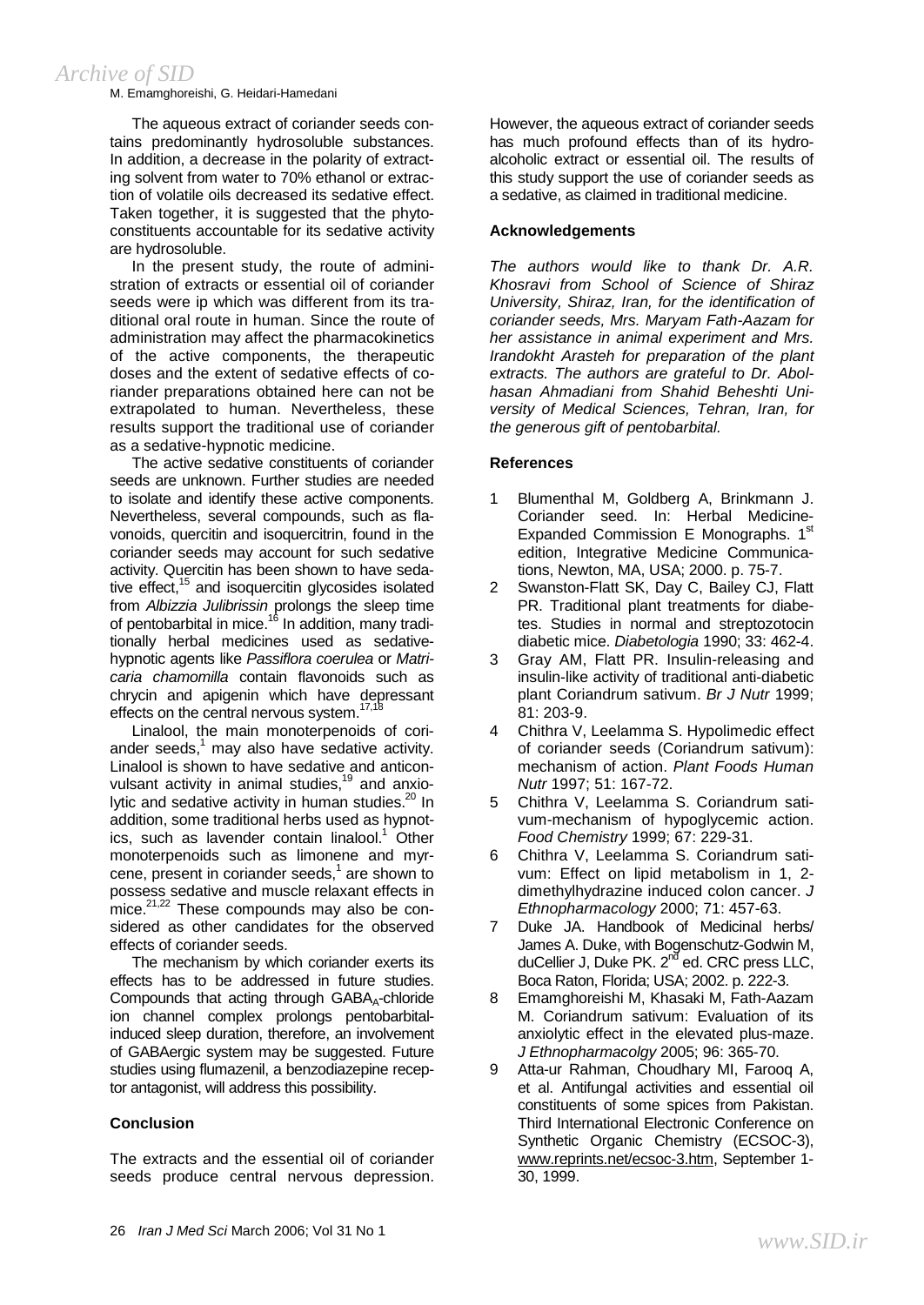Sedative-hypnotic activity of coriander seeds

- 10 de Figueiredo RO, Marques MOM, Nakagawa J, Ming LC. Composition of coriander essential oil from Brazil. ISHS Acta Horticulturae 629: XXVI International Horticultural Congress: The Future for Medicinal and Aromatic Plants. [www.actahort.org/books/629/629\\_18.htm](http://www.actahort.org/books/629/629_18.htm), 2004.
- 11 Turner RA. Screening procedures in pharmacology. Academic Press, New York; USA; 1972.
- 12 Charney DS, Mihic SJ, Harris RA.. Hypnotic and sedatives. In: Hardman JG, Limbird LE, Gilman AG eds. Goodman & Gilman's, The pharmacological basis of therapeutics.  $10<sup>th</sup>$  ed, Mac Graw-Hill, New York; 2001. p. 399-427.
- 13 Helton DR, Berger JE, Czachura JF, et al. Central nervous system characterization of new cholecystokinin B antagonist LY288513. *Pharmacol Biochem Behav* 1996; 53: 493-502.
- 14 Nogueria E, Vassilieff VS. Hypnotic, anticonvulsant and muscle relaxant effects of  $Rubus$  *Brasiliensis*. Involvement of GABA<sub>A</sub> system. *J Ethnopharmacol* 2000; 70: 275-80.
- 15 Picq M, Cheav SL, Pringent AF. Effect of two flavonoi compounds on central nervous system. Analgesic activity. *Life Science* 1991; 49:1979-88.
- 16 Kang TH, Jeong SJ, Kim NY, et al. Sedative activity of two flavonol glycosides isolated from the flowers of Albizzia julibrissin

Durazz. *J Ethnopharmacol* 2000; 71: 321-3.

- 17 Wolfman C, Viola H, Paladini AC, et al. Possible anxiolytic effects of chrycin, a central benzodiazepine receptor ligand isolated from Passiflora coerulea. *Pharmacol, Biochem and Behav* 1994; 47: 1-4.
- 18 Avallone R, Zanoli P, Puia G, et al. Pharmacological profile of apigenin, a flavonoid isolated from Matricaria chamomilla. *Biochem Pharmacol* 2000; 59:1387-94.
- 19 Elisabetsky E, Brum LF, Souza DO. Anticonvulsant properties of linalool in glutamate-related seizure models. *Phytomedicine* 1999; 6: 107-13.
- 20 Sugawara Y, Hara C, Tamura K, et al. Sedative effect on humans of inhalation of essential oil of linalool. Sensory evaluation and physiological measurement using optically active linalool. *Anal Chim Acta* 1998; 365: 293-9.
- 21 do Vale TG, Furtado EC, Santos JG Jr, Viana GS. Central effects of citral, myrcene and limonene, constituents of essential oil chemotype from *Lippia Alba* (Mill) n.e. Brown. *Phytomedicine*, 2002; 9:709-14.
- 22 da Silva VA, de Freitas JC, Mattos AP, et al. Neurobehavioral study of the effect of beta-myrcene on rodents. *Braz J Med Biol Res* 1991; 24: 827-31.